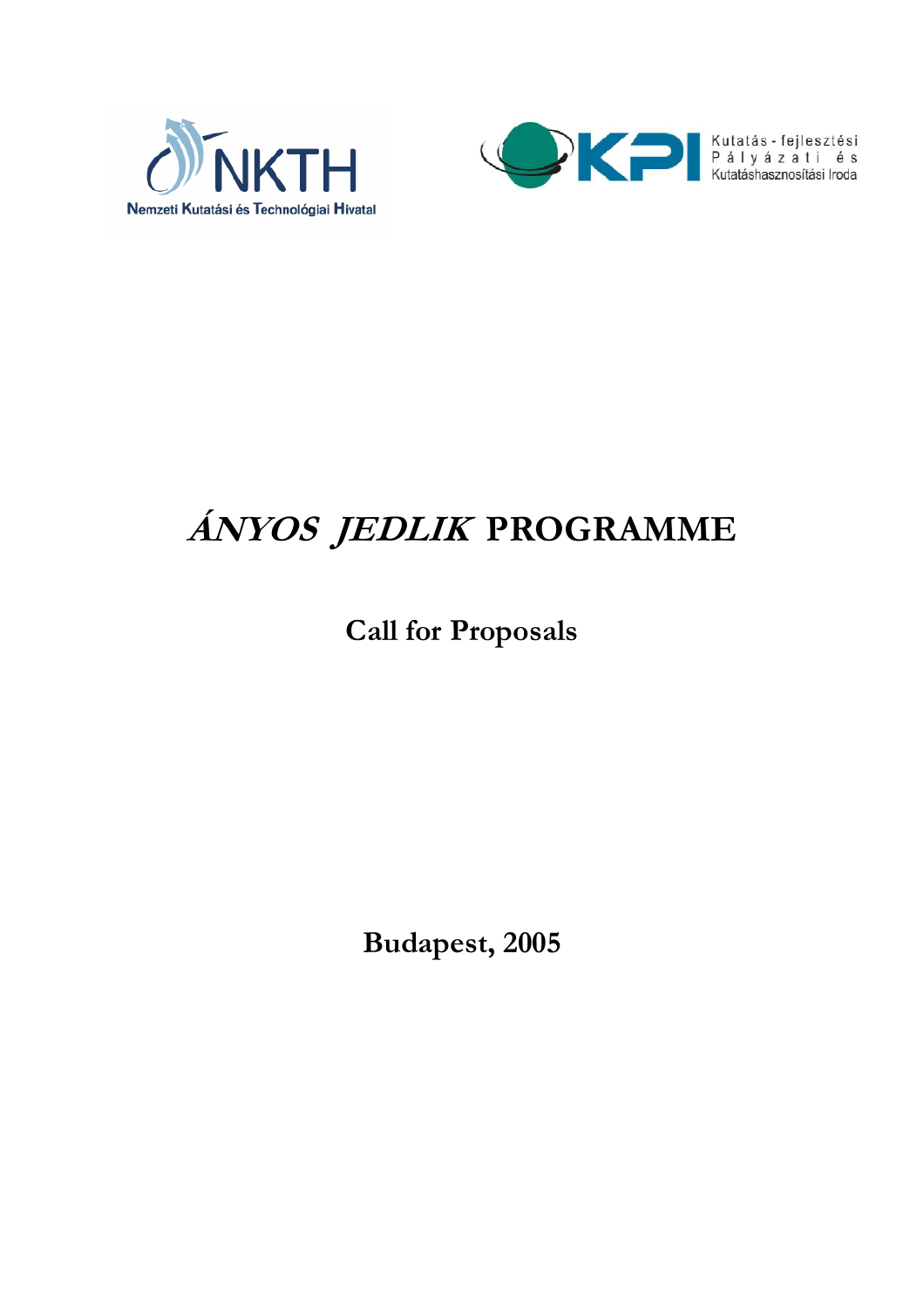The National Office for Research and Technology announces a call for proposals titled *Ányos Jedlik Programme* (earlier: National Research and Development Programme - NRDP).

#### **I. Objectives**

The integrated programme strives to promote long-term economic and national development in Hungary. The direct objective of the programme is to provide funding for projects falling in line with the thematic priorities and aiming to:

- improve the competitiveness of the Hungarian economy,
- achieve scientific and technological breakthrough of the given field,
- concentrate material and intellectual resources,
- implement task- and exploitation-oriented, as well as focused research and development schemes by meeting the appropriate staff requirements,
- establish coherence among basic and applied research, as well as technological development,
- strengthen the co-operation of Hungarian research and development workshops, and improve economic relations,
- engage young graduates to research (PhD students and postdocs) at new, knowledgeintensive workplaces and encourage them to pursue careers in science; to promote the mobility of researchers; as well as encourage the return of successful Hungarian researchers living abroad.

**Ányos Jedlik Programme** will provide funding for R&D projects in the following thematic and horizontal sub-programmes:

**Sub-programme 1.:** Life Sciences **Sub-programme 2.:** Information and Communication Technologies **Sub-programme 3.:** Environmental Protection **Sub-programme 4.:** Agro-food Business and Biotechnology **Sub-programme 5.:** Materials Science  **Sub-programme 6.:** Social Challanges of Technological Development; Studies, Analyses, **Concepts** 

#### **Implementation of the Objectives**

Those projects will receive funding which promise international scientific results, aim at elaborating and demonstrating innovative materials, products, devices, procedures, technologies and services with significant intellectual added value, and which are implemented through the cooperation of enterprises and public research units.

#### **II. Source and Budget of Project Funding**

To achieve the objectives of the programme, the National Office for Research and Technology allocates **HUF 11 billion** from the **Research and Technology Innovation Fund**.

#### **III. Expected Number of Funded Projects:**

The expected number of projects receiving funding is: 30-50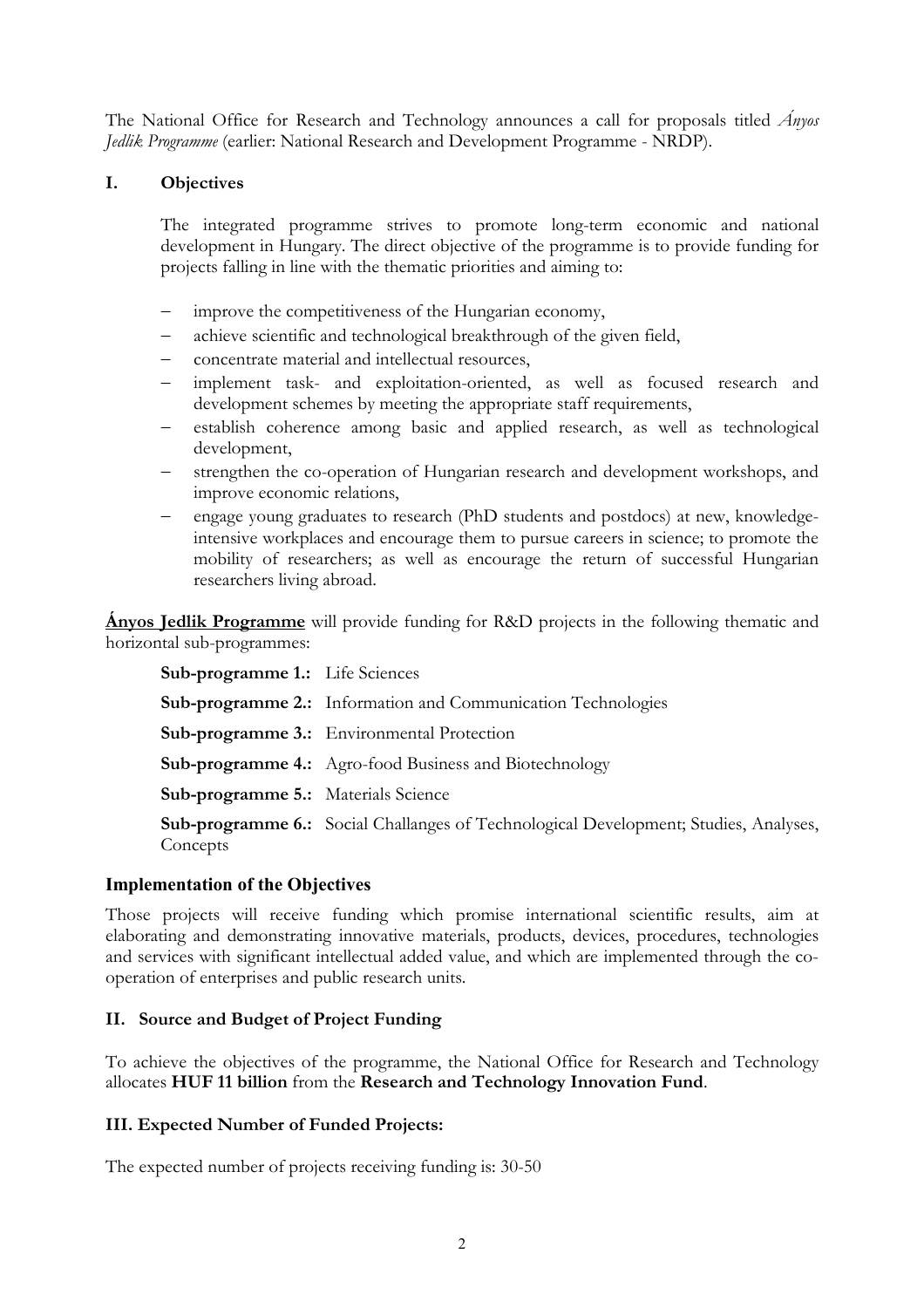# **IV. Eligible Applicants**

Under **Sub-programmes 1-5** of this call, research consortia established to carry out R&D projects (hereinafter referred to as "consortium" or "consortia") shall be eligible for funding. Any enterprise registered in Hungary, with or without legal personality, any public body or institution, or any non-profit organization with legal personality may become consortium-members.

A **maximum** of **8** members may participate in a consortium. During evaluation, **priority** shall be given to proposals submitted by **enterprise-led consortia**.

Under **Sub-programme 6** of this call, the same organizations shall be eligible. However, forming a consortium or involving enterprises shall not be compulsory.

Though organizations registered abroad may become consortium-members, they, however, shall not be eligible for funding under the programme, neither can they become the leaders of eligible projects.

# **V. Form of Project Funding and Duration of Projects**

**Form of funding**: final grant disbursed to the beneficiary with no repayment obligation (hereinafter referred to as "grant").

In the case of enterprises the funding is considered as **research and development** funding. The funding shall be transferred directly to consortium-members according to the provisions of the funding contract.

The **duration of projects** shall fall between a minimum of 1 and a maximum of 3 years.

# **VI. Reimbursement Rates of Project Funding**

The total amount of state aid provided for enterprises participating in the project must not exceed the rate laid down in Annex 1. of 133/2004 (IV. 29.) Government Decree. This limit should be explicit in the funding contract.

Maximum Rate of Support under the Programme (Standard rates)

- in the case of public bodies and non-profit organizations with legal personality 100% of total eligible costs,
- **in the case of enterprises**
	- o basic research: 100%,
	- o applied research: 60%,
	- o experimental development: 35% of total eligible costs.

Possible increases of standard rates:

- 1. +15% for projects linked to EU R&D Framework Programme,
- 2.  $+10\%$  for small and medium enterprises (meeting the definition of an SME),
- 3.  $+10\%$ <sup>1</sup> for projects involving international co-operation.

The increase of funding intensity (t%) by  $x$ % means that the maximum rate of support will change to t+x%. E.g.: in the case of basic research projects which are carried out in international co-operation (where t=60% and x=10%) the maximum rate of support will be 70%.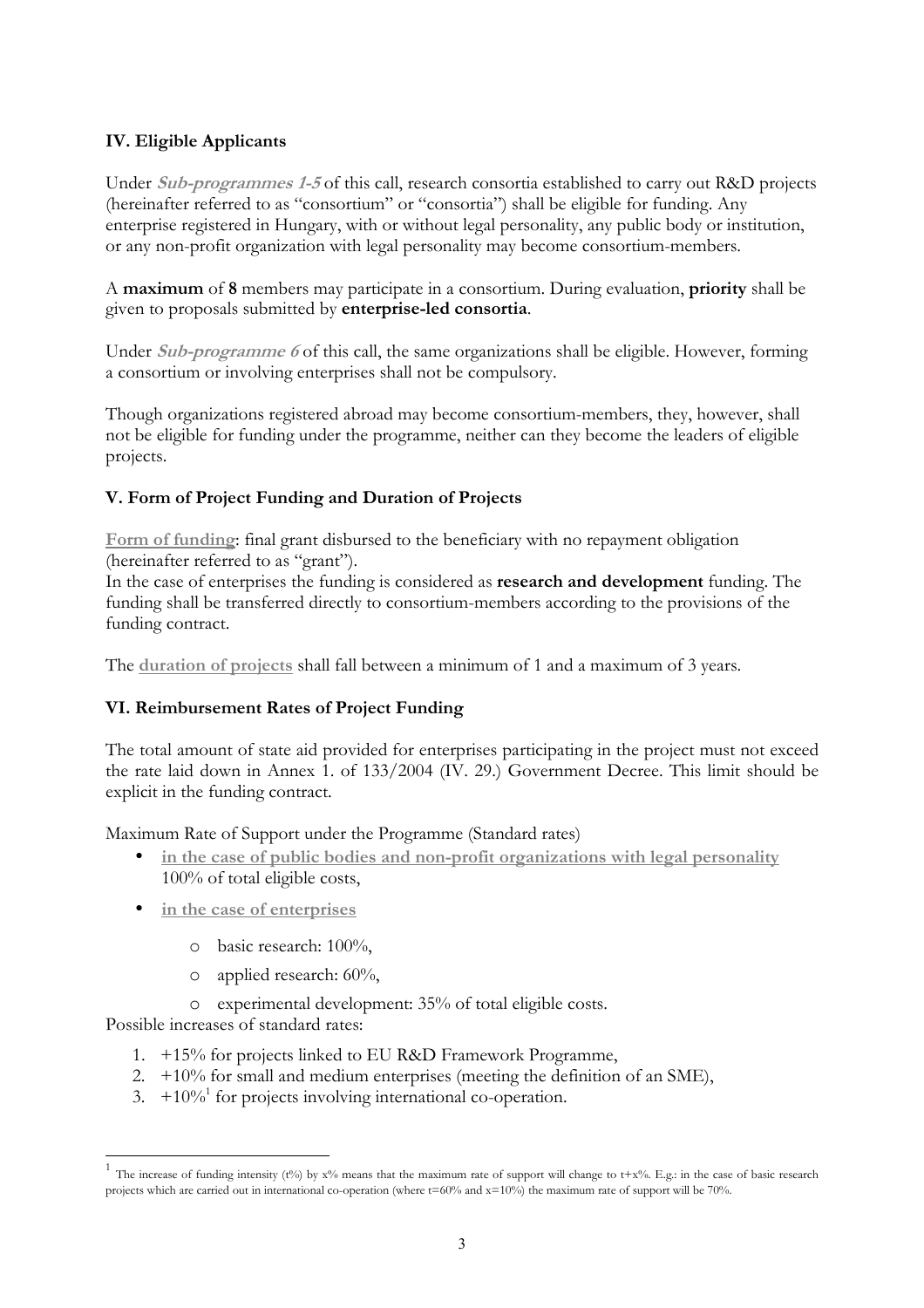More than one possible increase may apply cumulatively. However, the total, cumulative funding intensity must not exceed 75% for applied research and 50% for experimental development.

R&D funding shall only be provided for enterprises if the funding promotes research and development beyond the regular activities of the enterprises.

Under **Sub-programmes 1-5** the minimum amount of requested grant is **HUF 300 million** per project for the total duration of the given project. The grant is a "matching fund", so applicants are expected to contribute their own financial resources to the project – this amount depends on the project activities and the applicants' organization form.

The **minimum rate of funding requested by enterprises should be 35% of the total** requested support.

Under **Sub-programme 6** state funding may cover all eligible costs of the project. The **minimum** amount of requested grant in this sub-programme is **HUF 20 million**.

#### **VII. Eligible Activities**

Ányos Jedlik Programme provides support for a wide range of R&D research projects. Eligible activities are: basic research, applied research and experimental development. However, it must be noted that basic research activities shall only receive funding together with related applied research activities.

The **cost-rate for each type of activity** should fall within the percentage-limits of the total project cost indicated below:

| basic research           | max. $30\%$           |
|--------------------------|-----------------------|
| applied research         | min. 50 %, max. 100 % |
| experimental development | max. 50 $\%$ .        |

#### **VIII. Exclusion**

Any participant who

- *a)* is subject to bankruptcy or liquidation proceedings, or dissolution procedure;
- *b)* has been guilty of making false declarations during earlier calls under the Fund or under the targeted allocations provided by (2) of §(16) of the Act XC of 2003 on the Research and Technology Innovation Fund, or has breached its obligations arising from an earlier funding contract;
- *c)* has had expired public dues for more than 60 days;
- *d)* has had expired liabilities to the Fund or to the targeted allocations provided by (2) of §(16) of the Act XC of 2003 on the Research and Technology Innovation Fund for more than 60 days;
- *e)* intends to carry out activities or projects not complying with environmental requirements;
- *f)* has not got the necessary permits issued by the competent authority for the proposed activities;

shall be ineligible, shall be excluded from the evaluation procedure and shall not receive financial contribution under the programme.

#### **IX. Eligible Costs**

• Only actual personnel costs (researchers, technicians, project leader, other supporting staff etc.) directly involved in the given research project shall be eligible. Personnel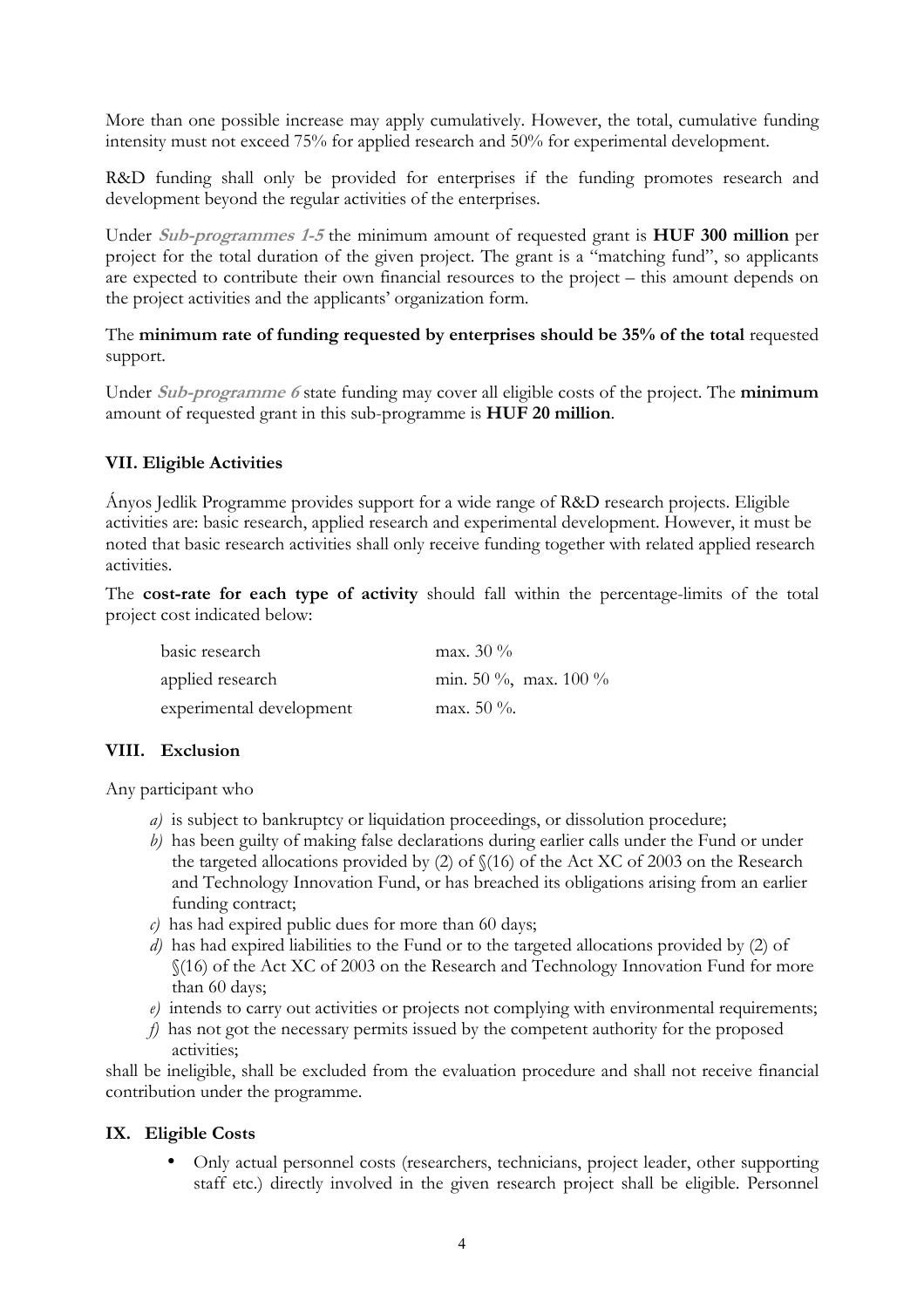costs should be calculated in compliance with  $(1)-(3)$  of  $\sqrt{5}$  79. of Act C. of 2000 on Accounting (hereinafter referred to as Act on Accounting).

- Wage related charges (taxes and contributions) calculated pursuant to  $(4)$  of  $\S79$ . of the Act on Accounting – shall be eligible.
- Only the actual costs of materials, services (e.g. consultation, communication, technical, research services) and other services (service procedure fee, auditing) directly used for the implementation of the project shall be eligible. These costs should be calculated in accordance with (2)-(4) of §78. of the Act on Accounting.
- Cost-items that form a part of the book value calculated pursuant to  $\S$  47.-48. and 51. of the Act on Accounting – of equipment (devices, equipments) used exclusively and regularly for research activities shall be eligible.
- Cost-items that form a part of the book value calculated pursuant to  $\sqrt{47}$ . 48. and 51. of the Act on Accounting – of intangible assets (e.g. intellectual property) used exclusively and regularly for research activities shall be eligible. According to (7) of  $\S$ 25. of the Act on Accounting, costs of intellectual property can be taken into consideration – under the programme – only if the beneficiary has purchased them from another organization.

Actual overheads incurred under the project are eligible. However, it must be noted that the total overheads per consortium-member must not exceed 5% of the total of the grant and the own resources of each member.

A maximum of 5% of the grant can be used to cover the costs of co-ordination activities. The distribution of this 5% among participants should be specified by the consortium agreement.

Costs incurred under project activities preceding the submission of proposals shall not be eligible.

#### **X. Evaluation and Selection Criteria**

- Conformity of the project proposal with the objectives of the call and the priorities of the given sub-programme
- Professional, scientific and technological content and novelty of the proposal
- Feasibility of the project proposal, coherence, scheduling and monitoring of workpackages
- Financial plan of the project proposal and validity of costs
- Competence of participants (including the mobility of human resources necessary for implementation), number of newly created workplaces for researchers (PhD students, postdocs, returning researchers – only under Sub-programmes 1-5.)
- Management structure, during evaluation priority shall be provided for consortia led by enterprises
- Prospective economic and social exploitation of results in Hungarian and international environment
- The impact of the project proposal on the given field in Hungarian and international environment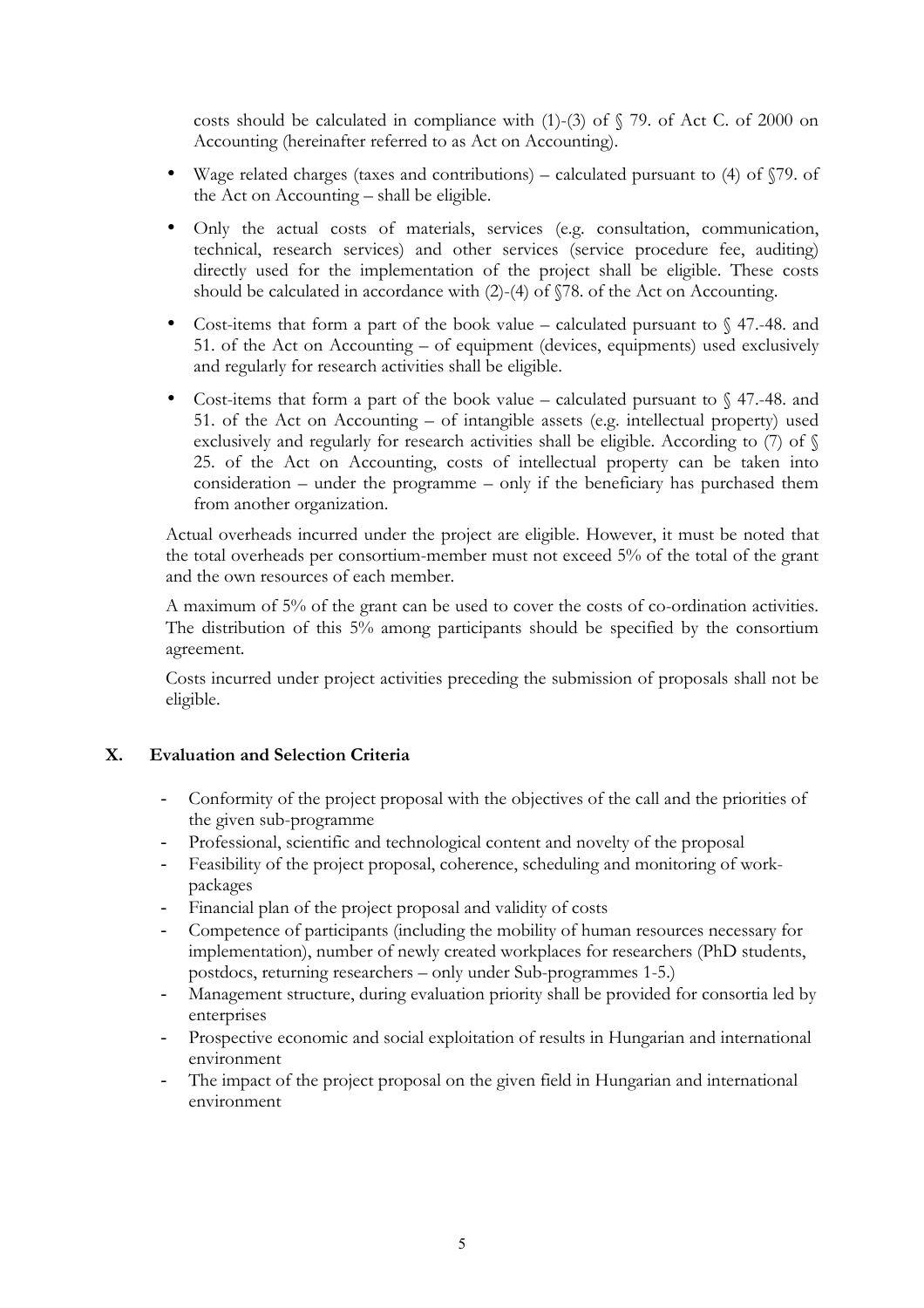#### **XI. Selection Procedure**

One-stage proposal submission is followed by a two-step evaluation procedure. Following the receipt of the proposals the **Agency for Research Fund Management and Research Exploitation** examines whether the proposals meet the formal requirements of the call.

Complete project proposals complying with the requirements of the call and the Guide for Proposers shall be evaluated based on pre-set professional and financial criteria involving independent external experts.

Taking the experts' opinion into consideration, the Governing Boards of different subprogrammes decide on which applicants to invite to hold oral presentations. Following the oral presentations the Governing Boards rank proposals, and – taking the budget of the programme into account – compile a priority list.

Based on the priority list of the Governing Boards, the president of the National Office for Research and Technology makes the final decision on which projects to fund and also on the amount of support.

## **XII. Conditions and Deadline of Proposal Submission**

Applicants should submit the project proposals – completed following the guidelines of the *Guide for Proposers* – under **sub-programmes 1-5** in Hungarian and English languages. 1 original document and 2 copies (bound in separate volumes) should be submitted in both languages. Under **sub-programme 6** project proposals (1 original document and 4 copies) should be submitted in Hungarian only. Proposals should be submitted in closed parcels personally or by courier service to the following address:

# **Kutatás-fejlesztési Pályázati és Kutatáshasznosítási Iroda**

## **(Agency for Research Fund Management and Research Exploitation) 1052 Budapest, Szervita tér 8.**

**Please also indicate the following on the parcel:** 

**Jedlik Ányos Program …. számú alprogram, (Ányos Jedlik Programme, Sub-Programme No….)** 

The **acronym** of the project should also be indicated on the parcel. **Under all sub-programmes the parcel** should **include a CD with an electronic copy of the detailed description** of the project (under **sub-programmes 1-5 in both languages**) as well as the completed Application Form.

Deadline for submission:

#### **20th May 2005 at 16.00**

The Application Form should be filled in according to the *Guide to the Application Form* and it must also be submitted via e-mail to the following address:  $alap2005@kutatas.hu$ .

The *Call for Proposals*, the *Guide for Proposers* and the *Guide to the Application Form* will be available for download from  $20<sup>th</sup>$  April 2005 from the following websites: